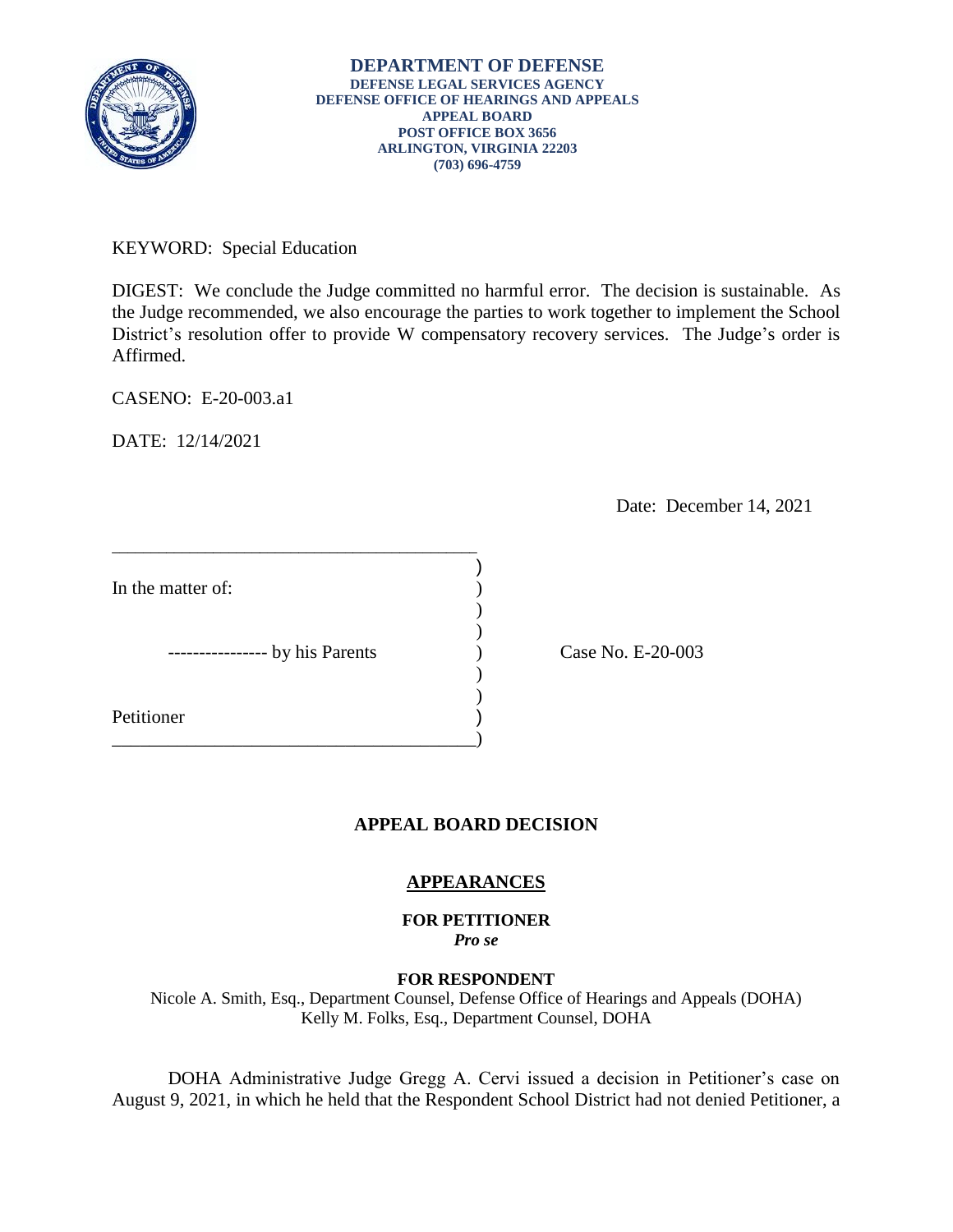child with learning disabilities, a Free and Appropriate Public Education (FAPE) and had not Early Intervention and Special Education Services to Eligible DoD Dependents, dated June 17, 2015 (Manual), and 32 CFR Part 57. Petitioner appealed this decision in accordance with the denied Petitioner or his parents their procedural rights, in accordance with the Individuals with Disabilities Education Act (IDEA) (20 U.S.C. § 1400 *et seq*), Department of Defense (DoD) Instruction 1342.12, *Provision of Early Intervention and Special Education Services to Eligible DoD Dependents,* dated June 17, 2015, (Instruction), DoD Manual 1342.12, Implementation of Manual, Encl. 6 ¶ 17.

 Petitioner has raised the following issues on appeal: whether the Judge's decision is erroneous, whether Petitioner was denied due process, and whether the Judge erred in procedural rulings and findings of fact. Finding no harmful error, we affirm the decision of the Judge.

# **The Judge's Findings of Fact and Conclusions**

diagnosed W with Autism Spectrum Disorder (high-functioning ASD/Asperger's Syndrome). describe W as an intelligent teenager who is planning to go to college. W hopes to participate in the Junior Reserve Officers Training Corps (JROTC) and aspires to lead others, hopefully, as a military officer. Based on W's score on an aptitude test in 2020, his parents are concerned that he Petitioner (also referred to as "W") is approximately 14 years old. A psychologist This diagnosis was confirmed by an institute for developmental disabilities in 2015. His parents will not be ready for college.

When the Petitioner's parents moved to Europe in January 2018, W transferred into the 5<sup>th</sup> March 2018, W's IEP was modified to address communication goals, functional life skills, and recommendations were included. In March 2019, the School Psychologist conducted a Functional Behavioral Assessment (FBA) of W. The psychologist indicated the FBA was needed to address behaviors of concern because W was disruptive to himself and others and refused to do school assignments. The FBA recommended intervention strategies, replacement behaviors, and possible grade at a DoD elementary school with an existing Individualized Education Program (IEP). In reading goals. In May 2018, his IEP was again modified to address behavior goals and included a behavior intervention plan. In December 2018, a behavioral specialist's observations and reinforcers.

In the fall of 2019, W entered the  $7<sup>th</sup>$  grade at a DoD middle school. In October 2019, his mother sent a letter to an Autism/Behavior Specialist at the School District complaining that the data in the FBA was questionable and the behavior plan was not implemented. She claimed these flaws subjected W to questionable punishment techniques and warned a failure to implement IEP requirements may indicate a denial of FAPE and possibly discrimination.

 In October 2019, W underwent a psycho-educational evaluation administered by a clinical psychologist to assess his learning disabilities. W's general ability score was average. He tested below average on fluid reasoning ability and processing speed tasks. Other weaknesses included written expression, spelling and sentence completion, reading accuracy and rate, reading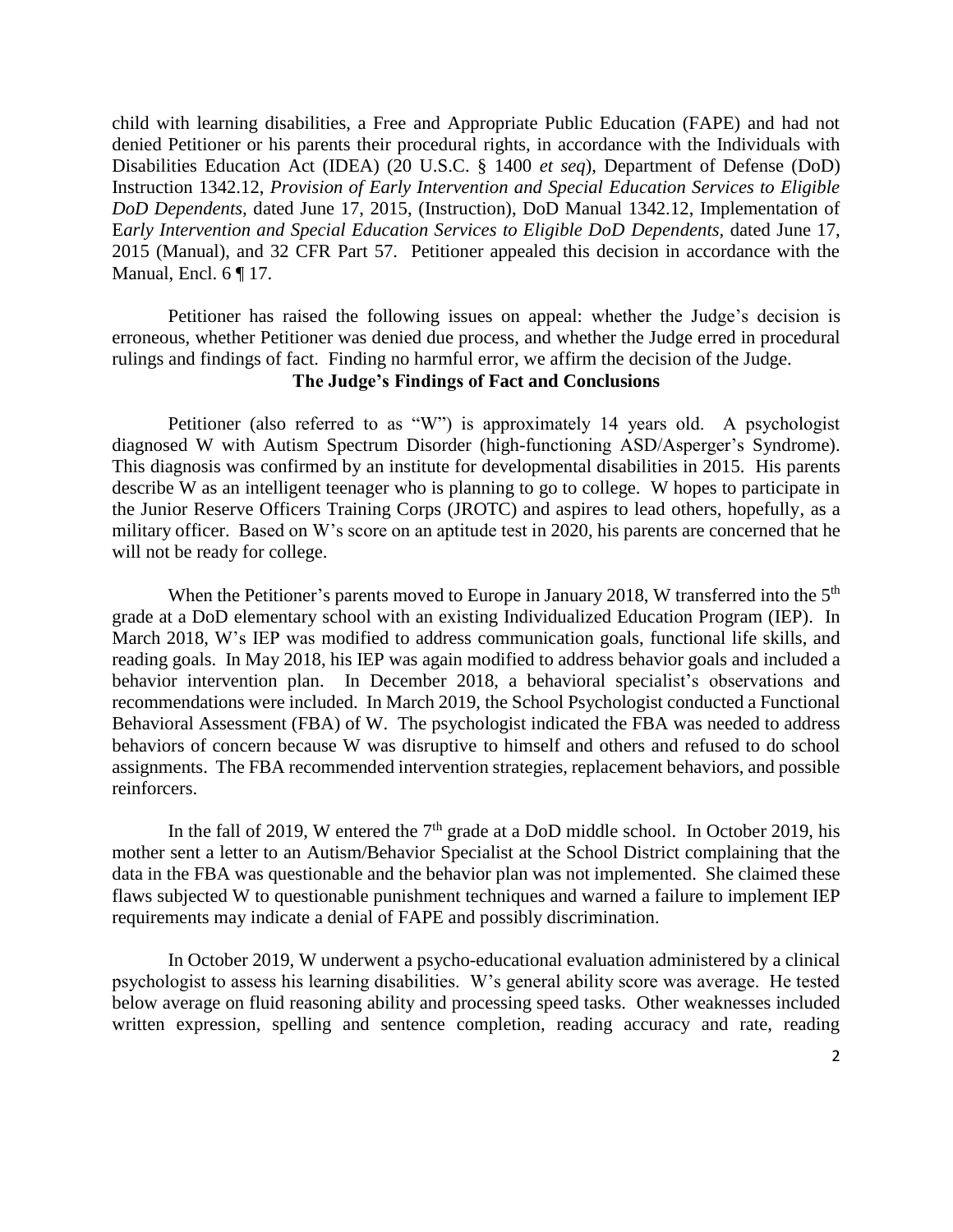comprehension, and mathematics fluency. He demonstrated inattentiveness and impulsivity and was prone to becoming frustrated and quick to anger. "The report suggested diagnoses including autism spectrum disorder without cognitive impairment with pragmatic language impairment; and specific learning disorder with impairment in reading, written expression, and mathematics." Decision at 14.

 In December 2019, a Case Study Committee (CSC) meeting convened to review the psycho-educational evaluation. The committee concluded the criteria for a specific learning disability were met. Present levels of performance were established for each area of concern. Pathologist offered to open a formal speech and language assessment once a new IEP was completed. The committee agreed that special education services would be provided during the seminar period so that W would not lose an elective course. Proposed IEP goals and objectives Petitioner's mother expressed concerns about W's speech needs. The Speech-Language were provided to Petitioner's parents for review.

 On January 13, 2020, the CSC meeting continued. The CSC members, including Petitioner's parents, signed an amended IEP that took effect the next day. Under this IEP, W was to receive for a year the following special education services:

|                            | Anticipated |             |                             |
|----------------------------|-------------|-------------|-----------------------------|
| Type of Service            | Frequency   | Duration    | Provider                    |
| Special Education          | 10 days     | 335 minutes | Learning Impaired Teacher   |
| <b>Counseling Services</b> | 10 days     | 60 minutes  | School Psychologist         |
| Speech & Language          | 10 days     | 60 minutes  | Speech-Language Pathologist |

 The IEP had five language goals, six mathematics goals, and six reading goals. Under this IEP, W would be in general education classes 88% of a 10-day school cycle and in special education classes the remaining 12% of that cycle.

 At a meeting in December 2019, Petitioner's mother indicated Applied Behavioral Analysis (ABA) would be an appropriate means of teaching W replacement behaviors and noted W had years of private ABA therapy in the past. The School Psychologist stated she did not provide ABA therapy and proposed using an evidence-based check-in/check-out (CICO) procedure, which required W to evaluate how he believed he was doing. The Principal noted the proposed behavior plan was consistent with the expected behavior for all students. In February 2020, Petitioner's mother rejected the proposed behavior plan and CICO procedures. In the end, no formal behavior plan or CICO procedures were adopted due to the absence of parental consent and CSC agreement.

 On March 14, 2020 Petitioner's school closed for three days due to COVID-19. When it reopened, the school had moved to a virtual or remote online environment. The DoD Education Authority (DoDEA) published "best practices" guidance during remote learning. The School District also issued several guidance documents, including one addressing special education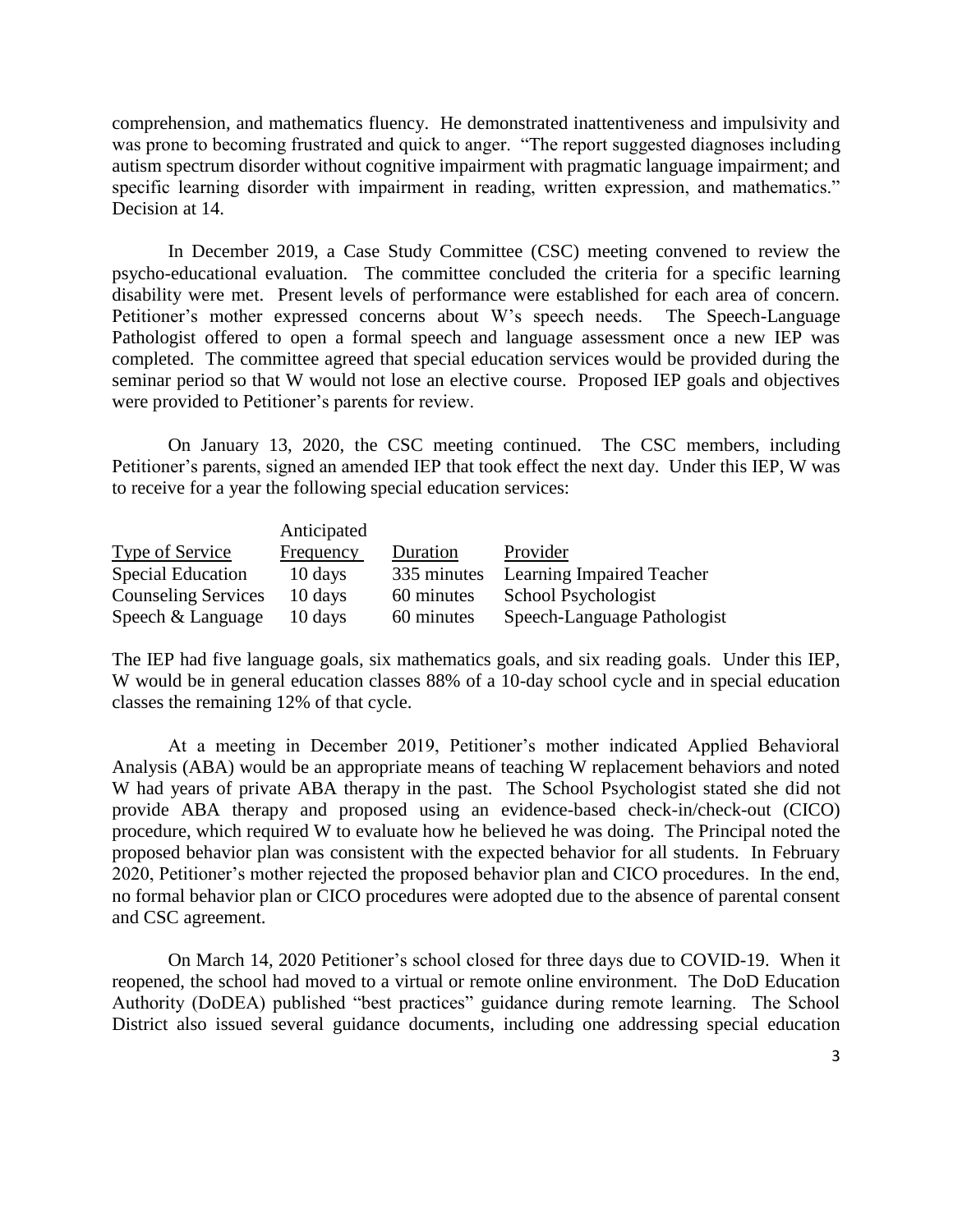services during remote learning. The typical minute-for-minute classes were not necessarily Periods were reduced to 30 minutes. The Learning Impaired Teacher testified that remote learning noted students found working on the digital platform for extended periods tiring. IEPs were not modified because the school thought the COVID-19-related remote learning environment would appropriate or successful on a digital platform. Parents were provided information about the interruption in services resulting from the school closure, informed that classes would be abbreviated for remote learning, and given information about how to communicate with teachers. was difficult for students and replicating an in-person school day was not practical remotely. She be a temporary situation lasting only about a couple of weeks.

 On March 31, 2020, the Learning Impaired Teacher notified Petitioner's parents that special education service would continue in the virtual setting, requested they review the guidelines, and sign a written consent. The parents did not return the consent form. During virtual learning, W had the opportunity to meet with the Learning Impaired Teacher between 1:00 and 3:30 on Mondays through Fridays. The Speech-Language Pathologist continued providing W instruction from March through June 2020. W's speech goals were mastered with the exception of him not being able to pronounce certain phonemes. The school kept parents informed via email of events, assignments, and schedule changes.

 conducted. The Speech-Language Pathologist issued her report on March 8, 2020. From March 16 to May 25, 2020, in-person meetings were not permitted due to COVID-19 precautions. 16 to May 25, 2020, in-person meetings were not permitted due to COVID-19 precautions. Petitioner's parents were offered the opportunity to meet online. They did not feel comfortable doing so because of privacy concerns. They requested to meet in-person to review the speech- language assessment and to make necessary adjustments to the IEP. The school proposed a meeting on March 23, 2020 to present the results. Petitioner's mother objected because the school was closed due to COVID-19. Petitioner's parents then requested a face-to-face meeting after school hours. The Principal informed them the meeting would have to be held during working Between January 28 and February 18, 2020, W's speech-language evaluation was hours. Petitioner's parent decided to postpone the meeting until the school reopened in the fall.

 On August 18, 2020, the school resumed in-person classes in a "pod" or "cohort" October 26, 2020, the school's daily schedule was revised again. Teachers could then call students environment to mitigate the spread of COVID-19. Under this program, students stayed in one room and the teachers would come to them. Classes were limited to 40-minute periods and a 20 minute seminar period at the end of the day. From August to the end of October 2020, W did not attend special education classes due to the pod program and lost special education services. On as needed and special education classes resumed.

 On September 4, 2020, a CSC meeting was held to discuss W's speech-language a CSC meeting convened to discuss the IEE request. On October 23, 2020, DoDEA approved the assessment from March 2020 and possible changes to the IEP. Petitioner's parents requested an Independent Education Evaluation (IEE) to assess W's speech and language. On October 1, 2020,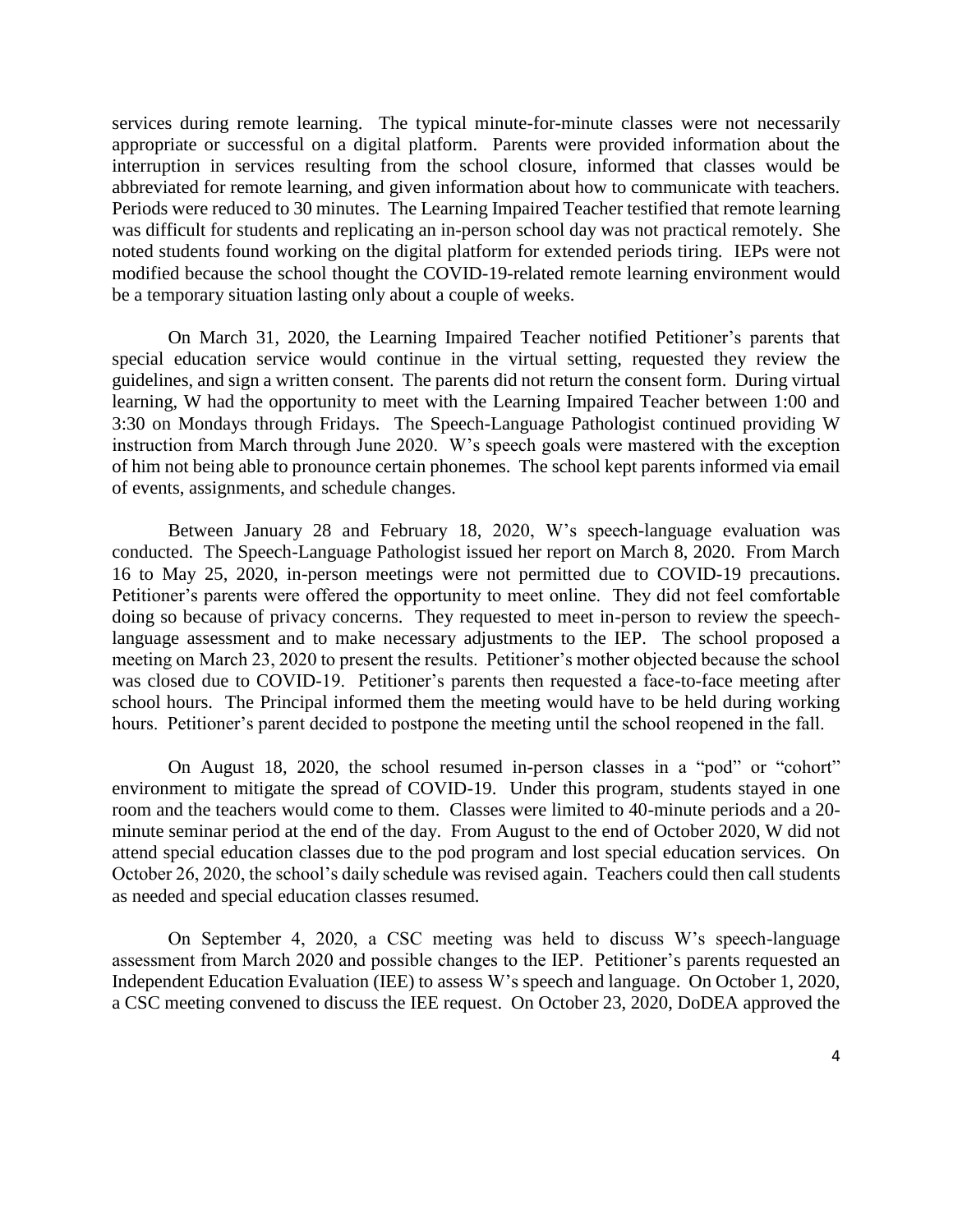IEE request. The IEE was conducted by a private local provider in October and November 2020. The report was issued on November 9, 2020.

 On the day the IEE was issued, Petitioner's mother notified the school that she was requesting a "stay put" order for any changes to W's IEP pending the results of a mediation the parents requested about two months earlier. As a result of the "stay put" order, the CSC ceased all IEP modification discussions. On December 3, 2020, a CSC meeting was proposed for about two weeks later, but the meeting was never held.

 On December 14, 2020, Petitioner's parents filed the due process petition. The petition raised 13 allegations that the School District failed to comply with the Instruction, Manual, and IDEA. The allegations are summarized as follows: (1) failure to conduct a speech-language evaluation of W, (2) material failure to implement W's IEP, (3) refusal to provide explanations on how W's IEP goals were measured, (4) refusal to refer W to an ABA provider, (5) predetermination that W should receive reduced instruction during virtual learning without prior written notice, (6) change in the provision of FAPE by placing W in remote learning without providing other options, (7) denial of IEP meetings, (8) failure to provide W with CICO procedures, (9) failure to provide requested student-related information, (10) failure to reassess W after the 2020 summer break, (11) failure to provide progress reports, (12) failure to honor a "stay put" request, and (13) the School District's offer of compensatory services amounts to a denial of FAPE.

 The parties generally agree W lost special education services due to the pandemic. In January 2021, a required resolution meeting was held with CSC members and Petitioner's parents. The School District offered to provide W augmented services to include 860 resource minutes missed during the remote learning from March to June 2020 and an additional 1675 resource minutes missed during the "pod" environment from August to November 2020. The offer also included updating W's assessments and completing the IEE process. The missed minutes would be recouped during the next 18 months while W was attending another DoD school in Europe.

process petition. They wanted in part for DoDEA to fund ABA therapy from an outside source. process petition. They wanted in part for DoDEA to fund ABA therapy from an outside source. Under IDEA, however, parents are not empowered to dictate the kind of programs schools will provide their children. Decision at 36, citing *Roy and Anne A v. Valparaiso Community Schools*, offered at W's school but the psychologist agreed to use some ABA methods in working with W. In general, Petitioner's parents also sought continued services for W until he was "made whole." officials felt they could not commit to it. Petitioner's parents rejected the School District's offer and decided to proceed with the due 951 F. Supp. 1370, 1380 (N.D. Ind. 1997). ABA therapy is not authorized by DoDEA or generally At the meeting, a discussion occurred as to how to quantify that proposed standard, and school

The Judge addressed individually each of the allegations in the petition. He concluded:

 In assessing whether the school provided FAPE, "courts should endeavor to rely upon objective factors, such as actual educational progress, in order to avoid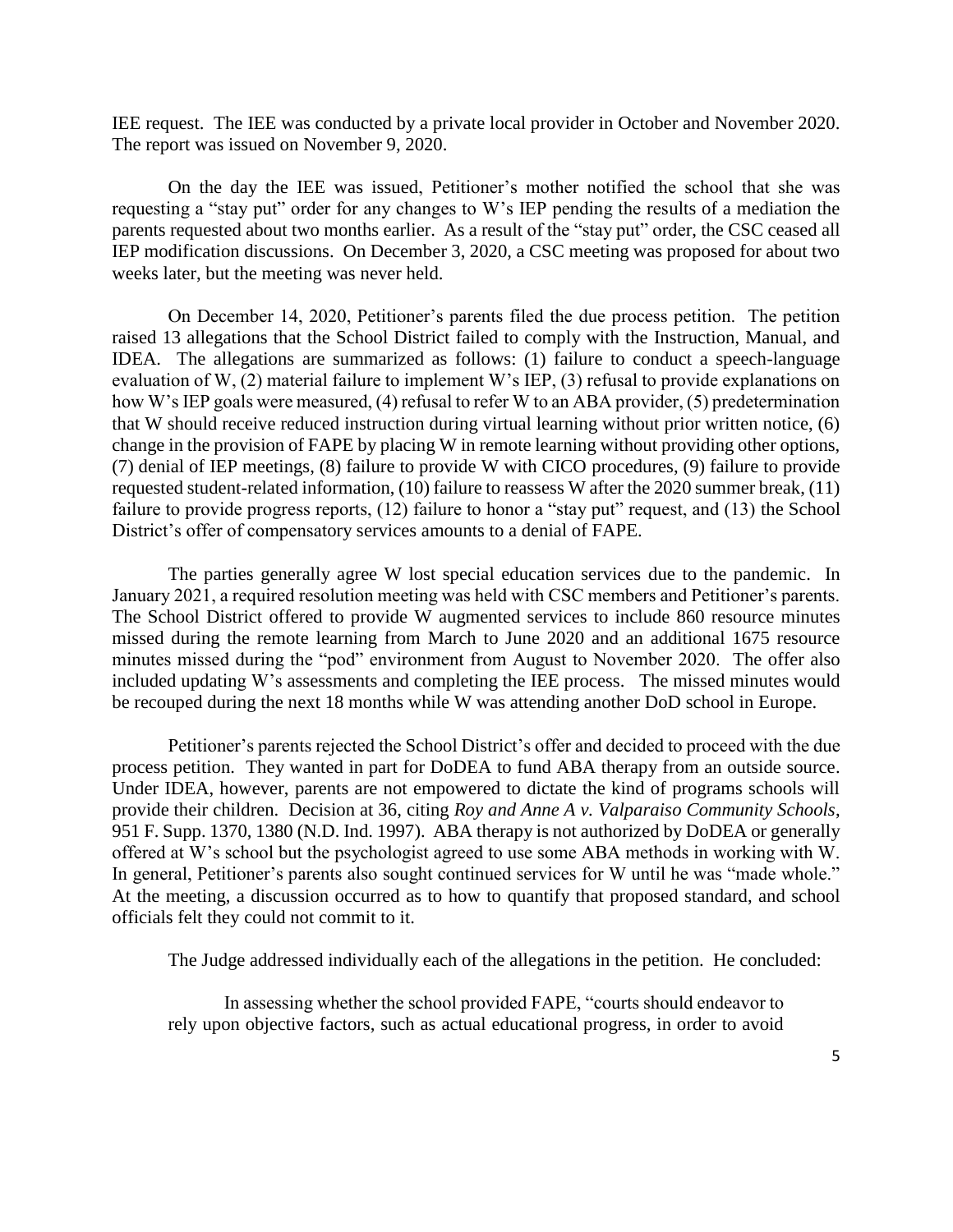substituting [their] own notions of sound educational policy for those of the school authorities which [they] review." *MM ex rel. DM v. School Dist. of Greenville*  omitted). Indeed, "it is a longstanding policy in IDEA cases to afford great deference to the judgment of education professionals." *Endrew F*., 137 S. Ct. at *Cnty.*, 303 F.3d 523, 532  $(4<sup>th</sup>$  Cir. 2002) (internal quotation marks and brackets  $1001.<sup>1</sup>$ 

 The evidence shows that W's IEP was reasonably implemented during the students and teachers safe. The evidence suggests that W made satisfactory grade level. Insufficient evidence was introduced to support the contrary. The evidence did not support petitioners' claim that W was materially affected by the 2020 school year, given the unprecedented operational changes required to keep progress in his educational goals, and appropriately advanced to the succeeding implementation of pandemic-related policies. Petitioners failed to meet their burden of production and persuasion in attempting to show that Respondents erred in any aspect of the delivery of special education and related services under the circumstances, or that the school engaged in any procedural violations or denied him a FAPE at any time. [Decision at 35.]

 He also concluded the demand of Petitioner parents for W to be "made whole" was vague, unmeasurable, open-ended, and beyond the scope contemplated by IDEA and DoD regulations. The petition, as amended, was denied. The Judge further stated, "Pursuant to DoDEA's pandemic- related policies and at the discretion of DoDEA and [Petitioner's current CSC team], the previous offer of compensatory services such as missed IEP minutes, appropriate assessments, and completion of the IEE, should be implemented as soon as practical." Decision at 40.

 In January 2021, Petitioner and his parents moved to a different country in Europe and W was enrolled in another DoD school.

## **Discussion**

#### IDEA and Implementing Regulations

l

 The Manual implements policy, assigns responsibilities, and prescribes procedures under schools[.]" Manual, Encl. 2 ¶ 3b. The U.S. Supreme Court, in a seminal case, addressed IDEA's IDEA. It mandates FAPE for "children with disabilities who are entitled to enroll in DoDEA requirements for FAPE:

<sup>&</sup>lt;sup>1</sup> The quoted language does not appear in *Endrew F*., but instead in *N.P. v. Maxwell*, 711 Fed. Appx 713 (4<sup>th</sup> Cir. 2017).  $2017$ ).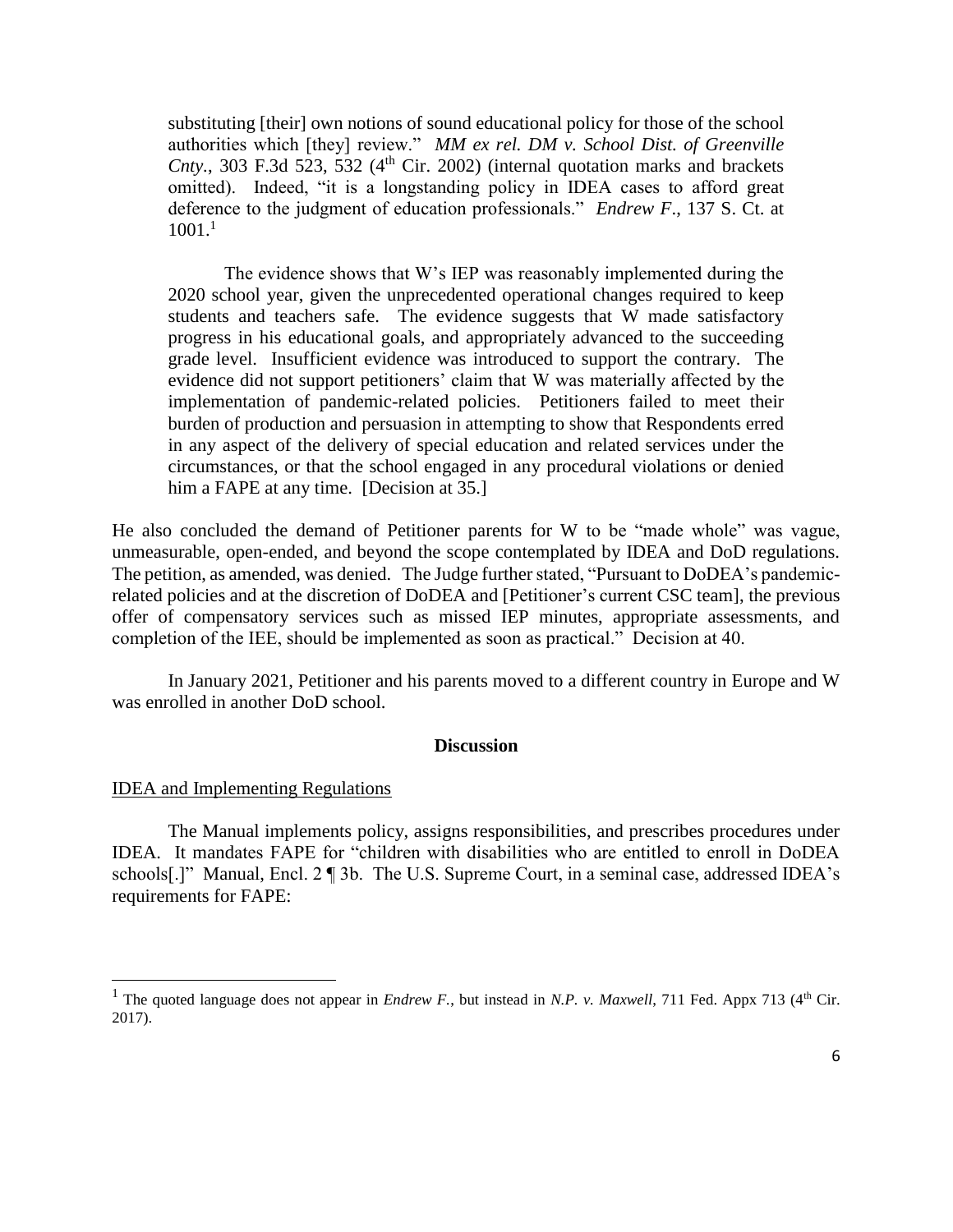The statutory definition of "free and appropriate public education" . . . expressly requires the provision of "such . . . supportive services . . . as may be required to assist a handicapped child to benefit from special education" . . . [T]he "basic floor of opportunity" provided by the [IDEA] consists of access to specialized instruction and related services which are individually designed to provide educational benefit to the handicapped child. [*Board of Education v. Rowley*, 458 U.S. 176, 201 (1982).]

 had received FAPE or not. In a more recent decision, the Supreme Court announced such a In *Rowley*, the Supreme Court did not articulate a specific standard for evaluating whether a child standard, derived from its consideration of the ultimate purpose of IDEA, that a child be provided an opportunity for progress.

 The IEP must aim to enable the child to make progress. After all, the essential function of an IEP is to set out a plan for pursuing academic and functional piece of legislation enacted "in response to Congress' perception that a majority of handicapped children in the United States 'were either totally excluded from schools or [were] sitting idly in regular classrooms awaiting the time when they progress would do little to remedy the pervasive and tragic academic stagnation that prompted Congress to Act. [*Endrew F. ex rel. Joseph F. v. Douglas County*  advancement . . . This reflects the broad purpose of the IDEA, an "ambitious" were old enough to "drop out.""" . . . A substantive standard not focused on student *School Dist. RE-1*, 580 U.S. \_\_, 137 S.Ct. 988, 999 (2017) (internal citations omitted).]

 make progress appropriate in light of the child's circumstances." *Id*. at 1001. Accordingly, FAPE "requires an educational program reasonably calculated to enable a child to

 Implementing the policy set forth in IDEA, the Manual gives parents the right to participate challenge adverse determinations through a due process hearing. At a due process hearing the burden of persuasion falls upon the party seeking relief. *See Schaffer ex. rel. Shaffer v. Weast*, 546 U.S. 49, 62 (2005). The DOHA Appeal Board is responsible for conducting appellate review of due process hearings. The Board employs a *de novo* standard of review, giving due deference to the Judge's credibility determinations and resolution of conflicting evidence. *See* Case No. E-07 in the evaluation process and in IEP development, to obtain independent evaluations, and to 002 at 6 (App. Bd. Jul. 25, 2008).

### Disruption of Special Education Services and Compensation Offer

 In their appeal brief, Petitioner's parents contend that, "by issuing the resolution offer, [Respondent School District] fully agreed with the parents on FAPE and its provisions in regards to [W's] needs." Appeal Brief at 2. We do not disagree that W's IEP service were significantly disrupted due to the COVID-19 pandemic.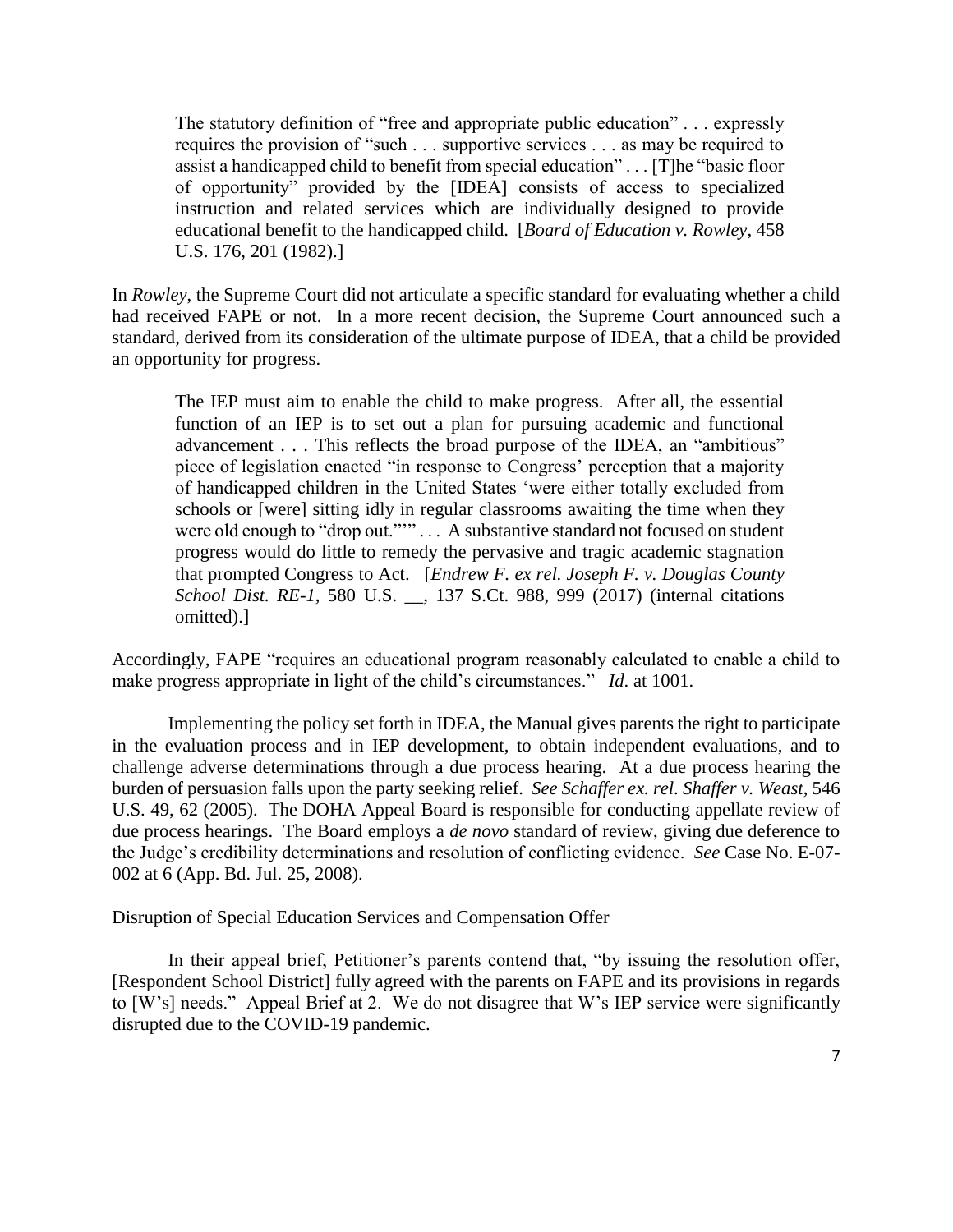It is undisputed that W did not receive the special education services to which he was entitled under his IEP of January 2020. The COVID-19 pandemic created exceptional educational challenges. On March 14, 2020, W's school was closed when the facility was placed in Health Protection Condition (HPCON)  $C<sup>2</sup>$  Decision at 23 and 34. Due to the pandemic, traditional "brick and mortar" education ceased, and safer means of providing those services were instituted. All students were subjected to these modifications and restrictions. From March 16 to June 2020, when classes resumed in a remote learning setting and again from August 8 to October 26, 2020 when the school transitioned to the "pod" or "cohort" setting, W's special education services were reduced and disrupted. W's situation was not unique.

 reduced and disrupted. W's situation was not unique. Federal courts have considered the unparalleled circumstances presented by the COVID- 19 pandemic in addressing the provision of FAPE under IDEA. *See, e.g.*, *E.M.C. v. Ventura Unified School District*, 2020 WL 7094071 (2020) ("[O]n balance, given the unprecedented health crisis to which the School District's IEP implementation seeks to respond to the public interest school districts might be called upon to provide FAPE by remote or virtual means). While effort" is not the proper standard for determining whether FAPE was provided. That said, the key issue in this case is what, if any, remedial action should be taken to compensate W for the factor favors [the district]."); *Hernandez v. Grisham*, 508 F. Supp. 3d 893 (D. New Mexico 2020) (holding, among other things, that virtual learning does not *per se* violate IDEA); and *Marrero v. Puerto Rico*, 2021 WL 219195 (2021) (citing Department of Education guidance to the effect that Petitioner's parents contend the school "did not make every effort to provide special education and related services" (Appeal Brief at 4), Respondent's reply brief correctly points out that "every disruption of services he experienced.

 In December 2020, DoDEA issued guidance on COVID-19-related compensatory recovery services. Respondent's Exhibit (RX) 8d. These services "are an equitable remedy designed to services created by the COVID-19 global pandemic when schools are in operation." *Id*. at 2. CSC were "needed to address progress or skills lost due to the disruption to the provision of a free and appropriate public education (FAPE)." *Id*. Under this guidance, there is no requirement to provide minute-for-minute compensation. CSCs were to "offer compensatory recovery services sufficient to allow the student to recoup lost skills and continue to make progress on IEP goals." *Id* at 14. repair educational functional deficits resulting from disruptions, delays, and/or access to student teams were tasked to make "individualized" determinations as to whether compensatory services

During the resolution meeting, the School District offered to provide Petitioner the minutes of IEP services he missed due to the pandemic, to complete W's IEE, to update assessments, and

 $\overline{a}$ 

<sup>&</sup>lt;sup>2</sup> HPCON C – high morbidity epidemic or contamination – social distancing (limit or cancel in-person meetings, gatherings, etc.). *See, e.g.,* DoD Instruction 6200.03, *Public Health Emergency Management (PHEM) within the DoD*, March 28, 2019, Figure 8, page 37. *See also* ¶ 1.2.a., which acknowledges the duty of the DoD to protect personnel and property from health emergencies, and ¶ 3.2.b.5, which authorizes commanders to close "any asset or facility" to prevent danger to public health.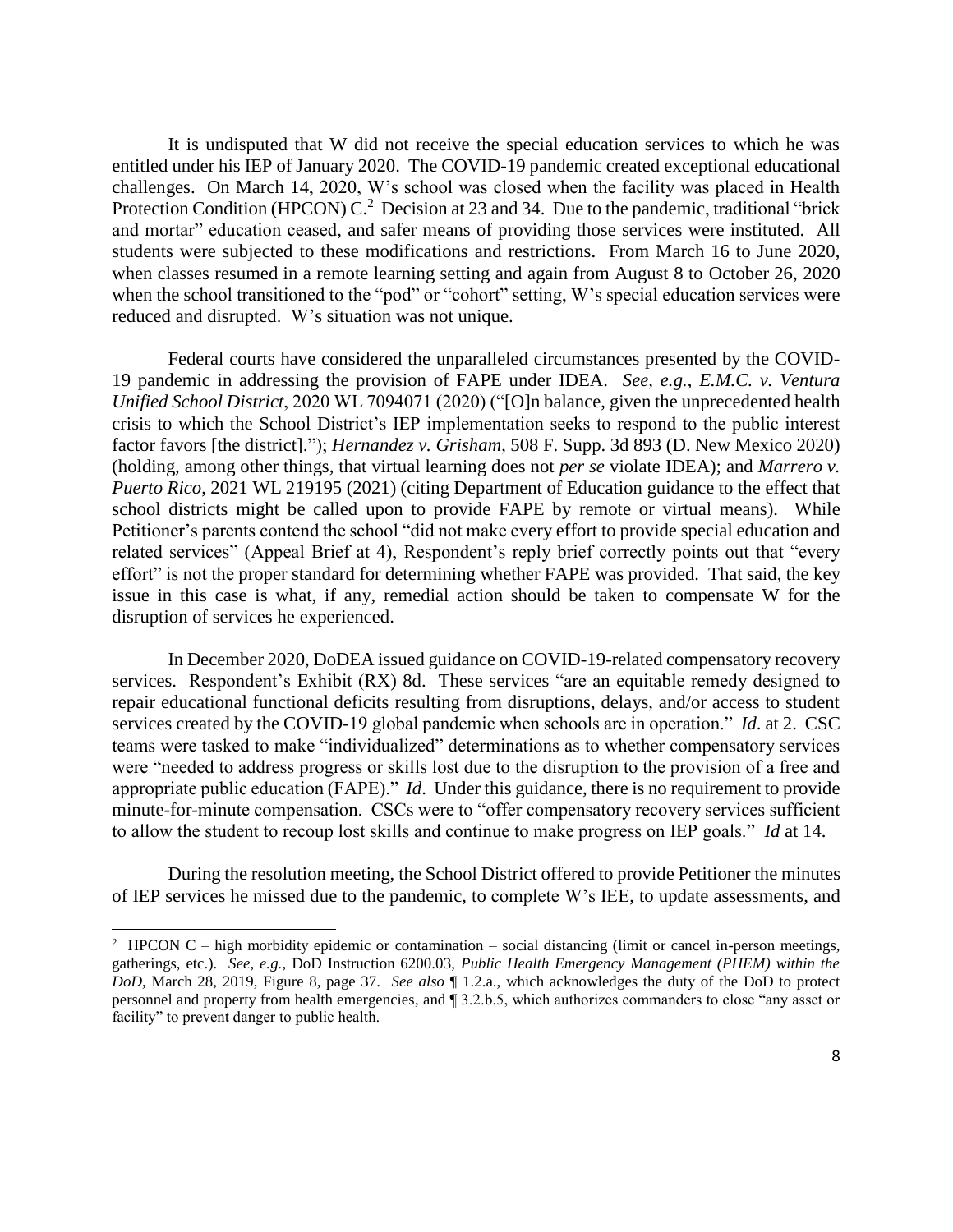to conduct other assessments as appropriate. RX 7a at 2, 6, and 7. Petitioner's parents rejected the offer, indicating they wanted an assurance that W would be "made whole."

ratio<sup>" 3</sup> for any future assessment whether W's IEP is appropriate or not. Appeal Brief at 2. We do not agree. The offer is directed toward remedying the past disruption of services. It does not set any limitations or restrictions on future assessments. In their brief, the parents also contend there is a discrepancy between what was supposed to be provided under W's IEP and what the school district offered in the proposed resolution. The parents do not identify this purported discrepancy. We are unable to discern its nature. This bare assertion without providing specifics fails to demonstrate the School District's offer of compensatory recovery service was deficient in In their appeal brief, Petitioner's parents characterize the resolution offer as the "*ultima*  any manner.

 The School District's offer would have provided W with the special education services to which he was entitled had the pandemic not occurred. To put it another way, the offer would have "made W whole" from the provision of services perspective under the IEP. Petitioner has failed to show the School District's offer of compensatory recovery services was deficient or was not reasonably calculated to allow W to continue to make progress on IEP goals. Based on our review of the record, the School District's offer was a reasonable proposal to compensate W for the disruption of FAPE he experienced.

#### Due Process, Bias, and Lack of Impartiality

 $\overline{a}$ 

 Functional Behavioral Assessment "violated their right to a fair and impartial due process." Appeal Brief at 3. At the hearing, Petitioner's mother objected to this exhibit (RX 4a) basically questioning its relevance. She noted it was written almost a year before the IEP of January 13, 2020, and stated it "was in no way subject to the current IEP." Tr. Vol. 1 at 37. Department Counsel responded by noting Petitioner raised an issue in his petition regarding the behavioral intervention plan and the FBA was relevant on that issue. *Id*. at 38. The Judge admitted the FBA into evidence, noting he would give it whatever weight it deserved. *Id*. at 38-39. We find no error in the Judge's ruling. As shown by the Judge's reliance on the FBA in making various findings, the FBA was a relevant document in this proceeding. The FBA was a basis for establishing W's behavioral goals in his IEP. This evidentiary issue does not rise to the level of a due process In their brief, Petitioner's parents contend the admission into evidence of W's 2019 concern.

 Petitioner's parents take issue with the Judge making a finding about W's birthplace and the mother's citizenship and professional background. They contend this information was not relevant to the issues in the case and "it might have been a factor in the hearing officer's decision." Appeal Brief at 2. Additionally, the parents assert the Judge "excessively mischaracterized the

 3 The final possibility for solving a problem after all other options have been tried and have failed. *See* https://www. macmillandictionary.com/us/dictionary/american/ultima-ratio.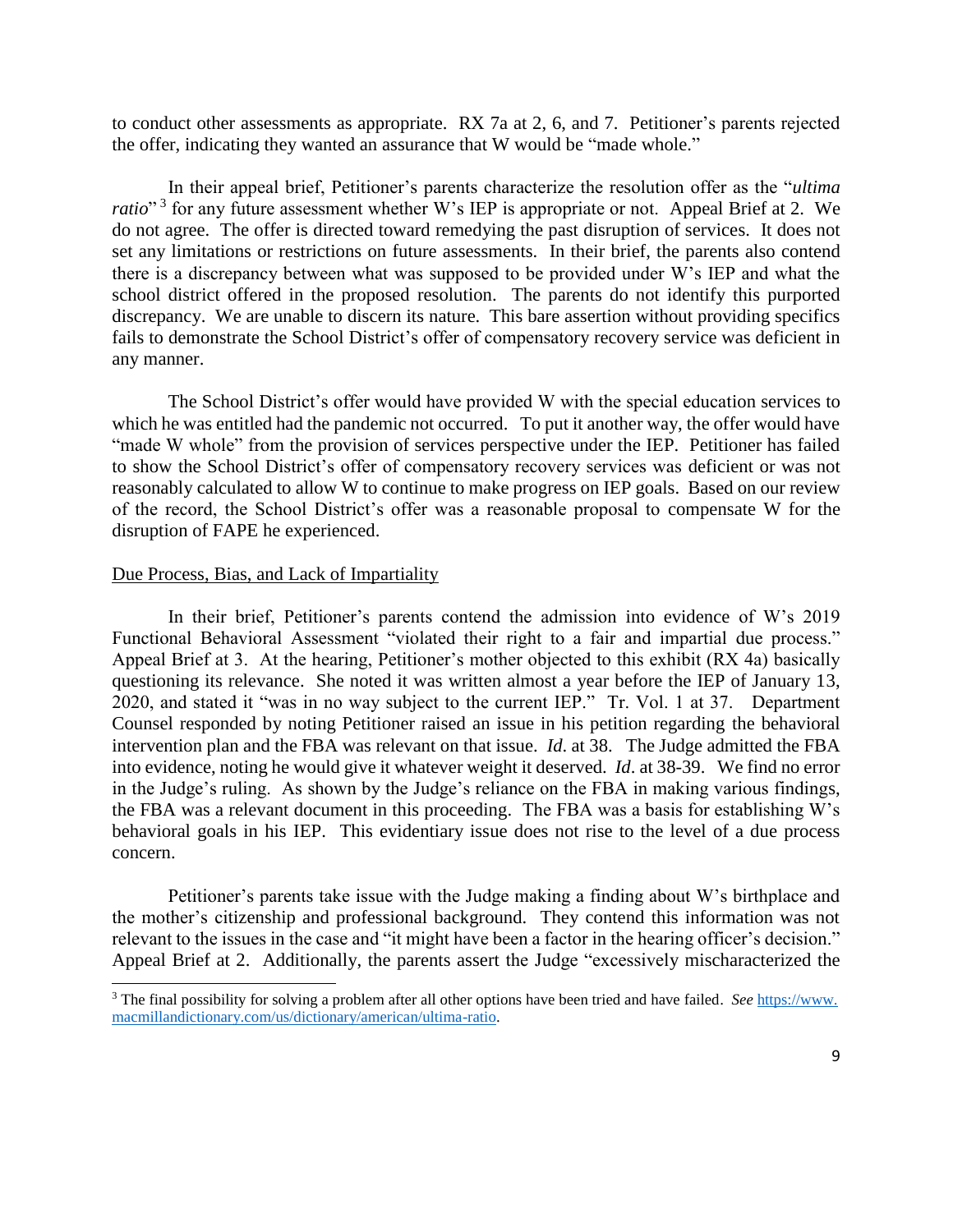timeline between March 2020 until October 2020 to the benefit of the Respondent" and he exhibits and testimonies to benefit the respondent." *Id*. at 4 and 5. The Judge's findings regarding the mother's background were unnecessary. However, to the extent that the parents are contending the Judge lacked the requisite impartiality, a Judge is "presumed to be impartial" and the party raising the issue of judicial bias bears a "substantial burden of proof." *See U.S. v. Minard*, 856 nothing that would persuade a reasonable observer that the Judge held an inflexible predisposition "mischaracterized the facts in the case, in almost all issues presented, he exclusively weighted the F.3d 555, 557 ( $8<sup>th</sup>$  Cir. 2017). In examining the record as a whole, including the decision, we find against the Petitioner or his parents during the course of the proceeding below.

 The parents further argue the Judge overstepped his authority by "mandating" them to speak to the principal of W's new school. Appeal Brief at 4. This exchange apparently occurred during a prehearing telephonic conference. A document attached to Petitioner's brief indicates the Judge advised the parents to contact the principal at the new school to "discuss possibilities." PX- from [W's] attendance at [the old school]." Correspondence File at 100. Petitioner's parents cite no authority in support of their claim the Judge overstepped his authority. We find no basis for concluding the Judge erred in providing the purported settlement guidance.<br>Remaining Issues Appeal F, attached to appeal brief. *See also* Department Counsel's email of March 16, 2021, summarizing the prehearing conference call as the new and old schools "were to work together to see if [the new school] could provide additional services/assessments to close the gaps that resulted

 participation in the IEP meeting proposed for May 2020 contravenes 34 C.F.R. § 300.322(a), which provides that parents must be notified early enough of an IEP team or CSC meeting to ensure they will have an opportunity to attend. Encl.  $4 \nparallel 1$  a of the Manual contains a similar provision requiring that reasonable steps shall be taken to provide for the participation of parents were offered the option for an online CSC meeting in late March when in-person meetings were prohibited due to COVID-19, but the parents did not feel comfortable using an online platform due to privacy concerns. Decision at 23-24 and 38. A meeting was later proposed at the end of May. PX G. That meeting was never scheduled, let alone held. There is no evidence to support Petitioner's parents claim that they were denied adequate notice of an IEP team or CSC meeting In their brief, Petitioner's parents contend the Judge's conclusion about parental in their child's special education program. The Judge's decision reflects that Petitioner's parents in May 2020.

 Petitioner's parents also challenge the Judge's ruling on their Motion in Limine. Hearing Exhibit (HE) 4. In that motion, the parents sought to preclude the School District from contacting and communicating with officials at W's new DoD school in Europe. In support of their motion, C.F.R. Part 99). In responding to the motion, Department Counsel argued that FERPA was not applicable to DoDEA schools. Rather, they contend the requirements of the Privacy Act of 1974  and DoD 5400.11-R, *Department of Defense Privacy Program*, dated May 14, 2007, did apply to they cited the Family Educational Rights and Privacy Act (FERPA) (20 U.S.C. § 1232(g); 34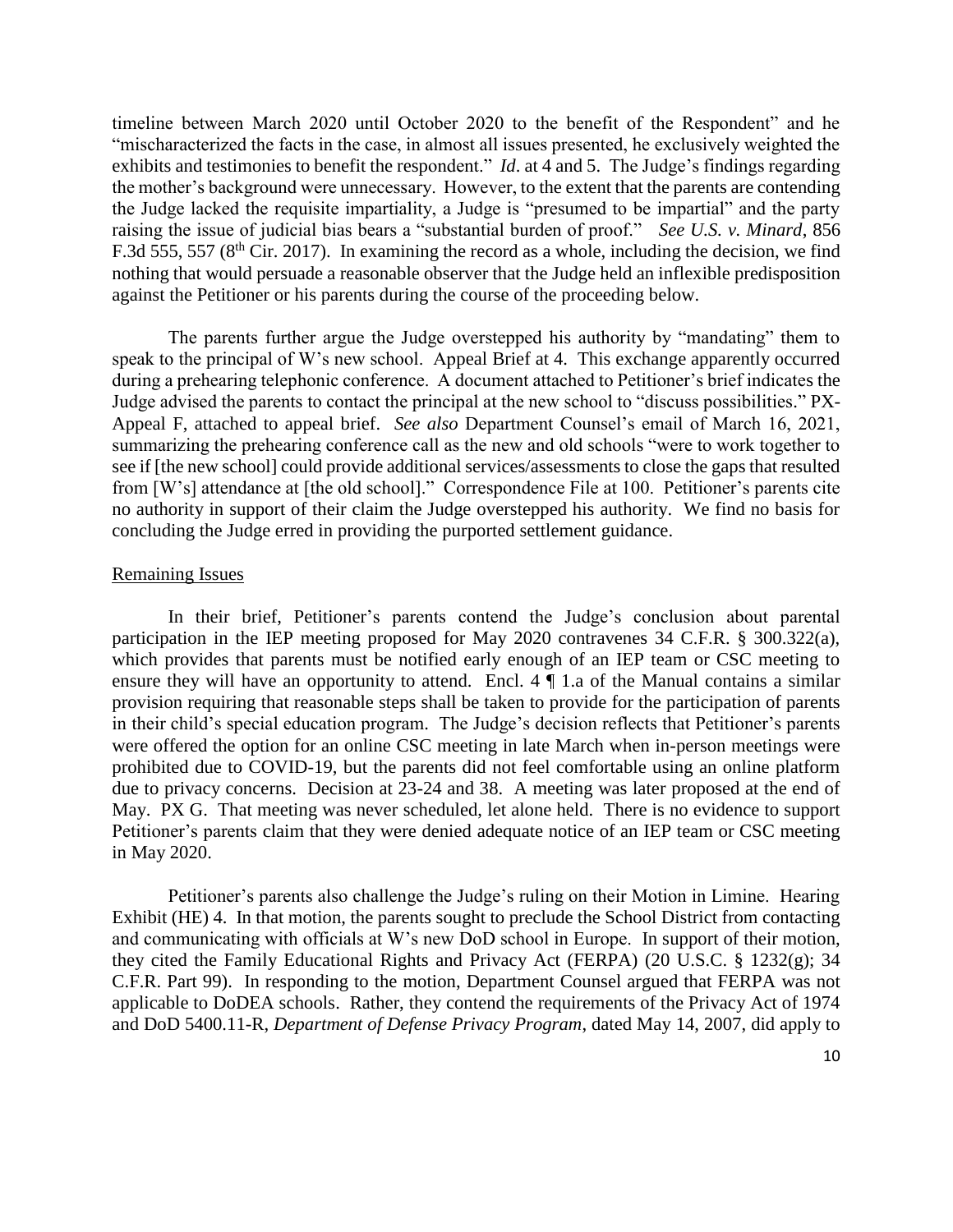Counsel] may obtain any relevant information as required to address the Petitioner's complaint and defend DoDEA's interests as part of the due process action. . . . Additionally, DoDM 1342.12 permits the schools in question to share appropriate student records, including Individualized Education Program (IEP) information, as necessary for the administration of a free and appropriate public education (FAPE)." HE 6 at 2. On appeal, they argue the Judge mischaracterized the facts surrounding this issue and rely upon an email that was not submitted to the Judge for consideration of this issue. PX-Appeal D, attached to appeal brief. We find no basis for concluding the Judge disclose privacy-protected information to employees of the same agency who require it in the performance of their duties. *See* DoD 5400.11.R, ¶ C.4.2.1. *See also* 34 C.F.R § 303.414(a), which sets forth a similar policy under IDEA. The exchange of information at issue, to include the non-consensual disclosure and, under those rules, the disclosure was permitted to perform educational duties. HE 5. In his ruling, the Judge concluded that "DoDEA and [Department erred in his ruling. As a general matter, an agency is not required to obtain consent in order to exchanges to determine whether the new school could provide the special education services that were proposed in the resolution offer, did not violate W's privacy rights.

 In their brief, Petitioner's parents contend the CICO procedures were part of W's IEP and were not implemented properly. This contention has merit. The IEP of January 13, 2020, states, "Provide a daily check in/check out procedure as needed[.]" RX 1g at 4. The Judge found that in February 2020. Decision at 18, citing Petitioner's Exhibit (PX) R. In PX R, Petitioner's mother stated, "The proposed Behavior Plan is very confusing and not acceptable. While we as parents can give our input on the 'Check in and check out sheet', the Behavior Plan needs to be addressed by a person who is specialized and trained in addressing Behaviors." PX R at 1-2. From our reading of PX R, the Judge erred in finding Petitioner's mother rejected the CICO procedures. Additionally, the School Psychologist testified that she did not recall whether the CICO procedures were an agreed upon function, and "I don't know when it was going to be implemented because we never got there." Tr. Vol. 4 at 42-44. Consequently, it appears the CICO procedures were not implemented. In any event, the Judge's error regarding the CICO was harmless. By using the Petitioner's mother wrote the Principal rejecting the proposed behavior plan and CICO procedures term "as needed" in the IEP, the implementation of CICO procedures was situation dependent and no evidence was presented to show CICO procedures were needed on any specific occasion.

 In the decision, the Judge made findings about the grades W received while he was in the § 300.101(c), which provides "Each state must ensure that FAPE is available to any individual not failed or been retained in a course or grade and is advancing from grade to grade." Of note, the consideration of grades in a due process proceeding of this nature. Although grades may not be used as a decisive factor in deciding whether FAPE was provided, they are a relevant factor in determining whether a child made progress toward reaching his or her IEP goals. In this case, there is no basis for concluding the Judge considered W's grades as a decisive factor in making  $7<sup>th</sup>$  and  $8<sup>th</sup>$  grade. Decision at 26. Petitioner's parents contend those findings contravene 34 C.F.R. child with a disability who needs special education and related services even though the child has this provision applies to states, not Federal agencies. Nonetheless, § 300.101(c) does not prohibit his FAPE determination.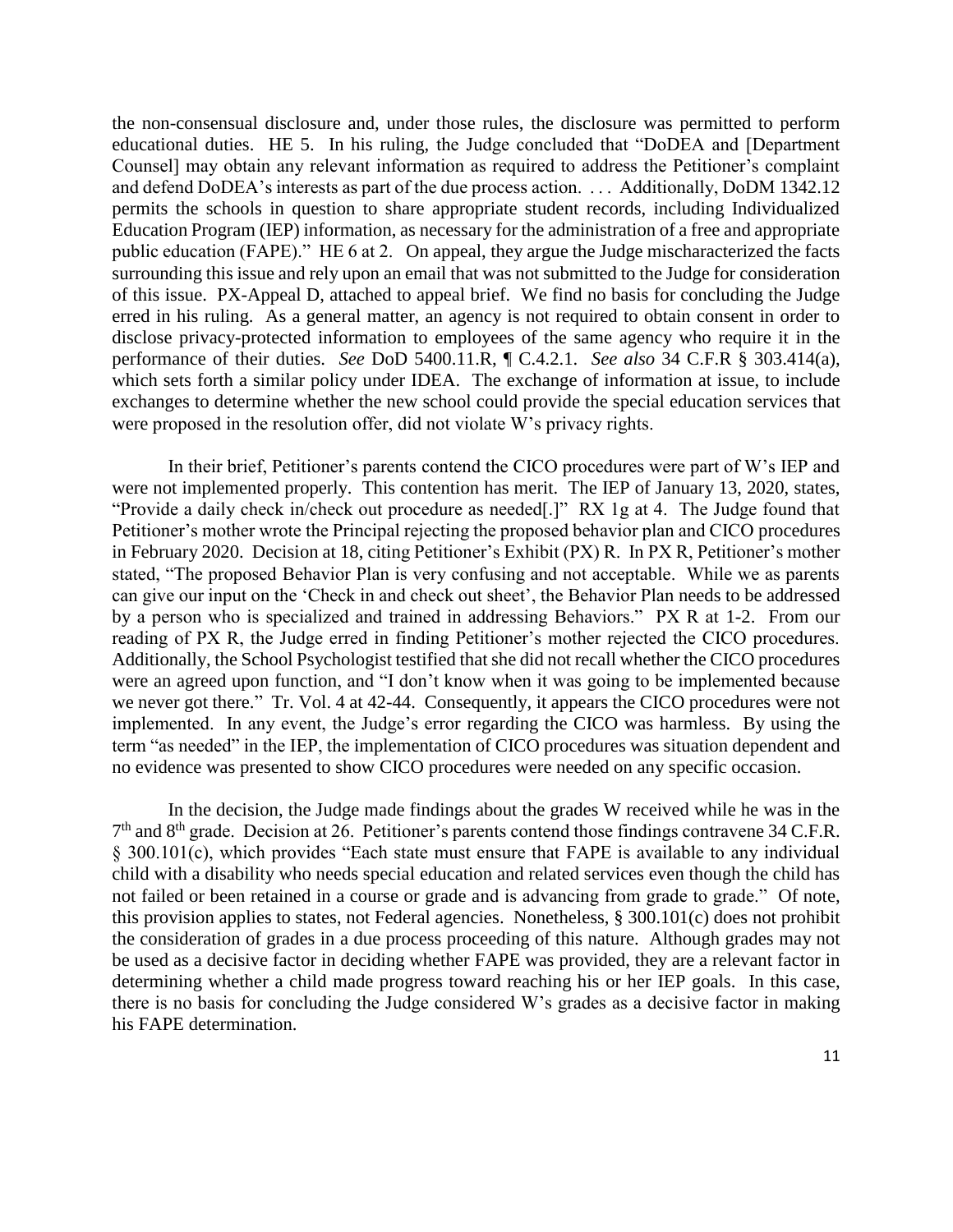The parents take issue with the Judge's determination that Petitioner's allegations of civil rights violations were not actionable in this proceeding. Decision at 6. In their brief, the parents contend the Judge was never asked to rule on civil rights issues. Appeal Brief at 5. On pages 4 find no error in the Judge addressing the civil rights issue in the decision. In their brief, the parents also state that there are discrepancies between what other students were provided and what was provided to their son. They do not identify the nature of these discrepancies. This apparent and 5 of the petition, however, the parents claimed W's civil rights were infringed or violated. We assertion of discrimination fails for a lack of specificity.

 for a resolution meeting. We find no harmful errors in these findings. These challenges involve The parents also challenge the Judge's findings regarding the nature of JROTC, online school agendas, and the characterization of their statements in an email regarding their preference peripheral matters that are not likely to have any bearing on the outcome of this case.

 Finally, Petitioner's parents submitted a document that was not presented to the Judge for consideration. This document is a "Notice of Intent," dated September 4, 2020, in which they advised the School District of their intent to obtain special education service from an outside source and to submit claims for reimbursement of such services. PX – Appeal E, attached to Appeal Brief. The parents now contend this Notice of Intent was never disputed and claim they are entitled to reimbursement for some unidentified services. They presented no proof that outside special education services were obtained or that a claim for reimbursement of such services was submitted and denied. This issue was neither raised in their due process petition nor addressed by the Judge. It is unclear whether Petitioner's parents are seeking an advisory opinion on this matter. The Appeal Board, however, does not issue advisory opinions. Our jurisdiction is limited to reviewing assignments of error in decisions of DOHA judges. Having failed to raise this issue below, it is not reviewable on appeal.

#### **Conclusion**

 We conclude the Judge committed no harmful error. The decision is sustainable. As the District's resolution offer to provide W compensatory recovery services. District's resolution offer to provide W compensatory recovery services.<br>This constitutes the final agency decision in this case. Accordingly, the Board hereby Judge recommended, we also encourage the parties to work together to implement the School

 advises Petitioner that he has a right under 20 U.S.C. § 1415(i)(2) to bring a civil action on the matters in dispute in a district court of the United States without regard to the amount in controversy.